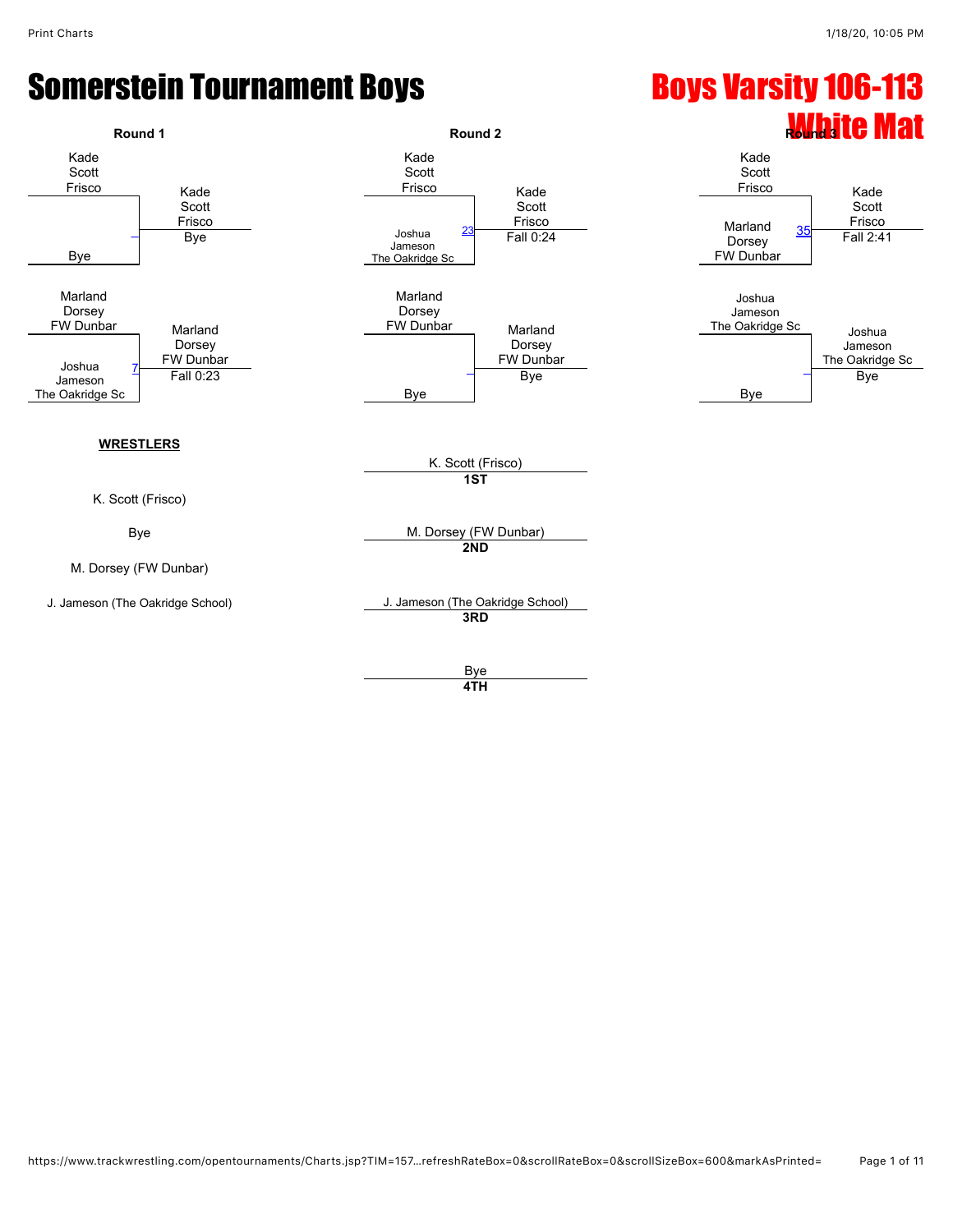## **Somerstein Tournam<mark>eny Sups</mark>sity 120** White Mat

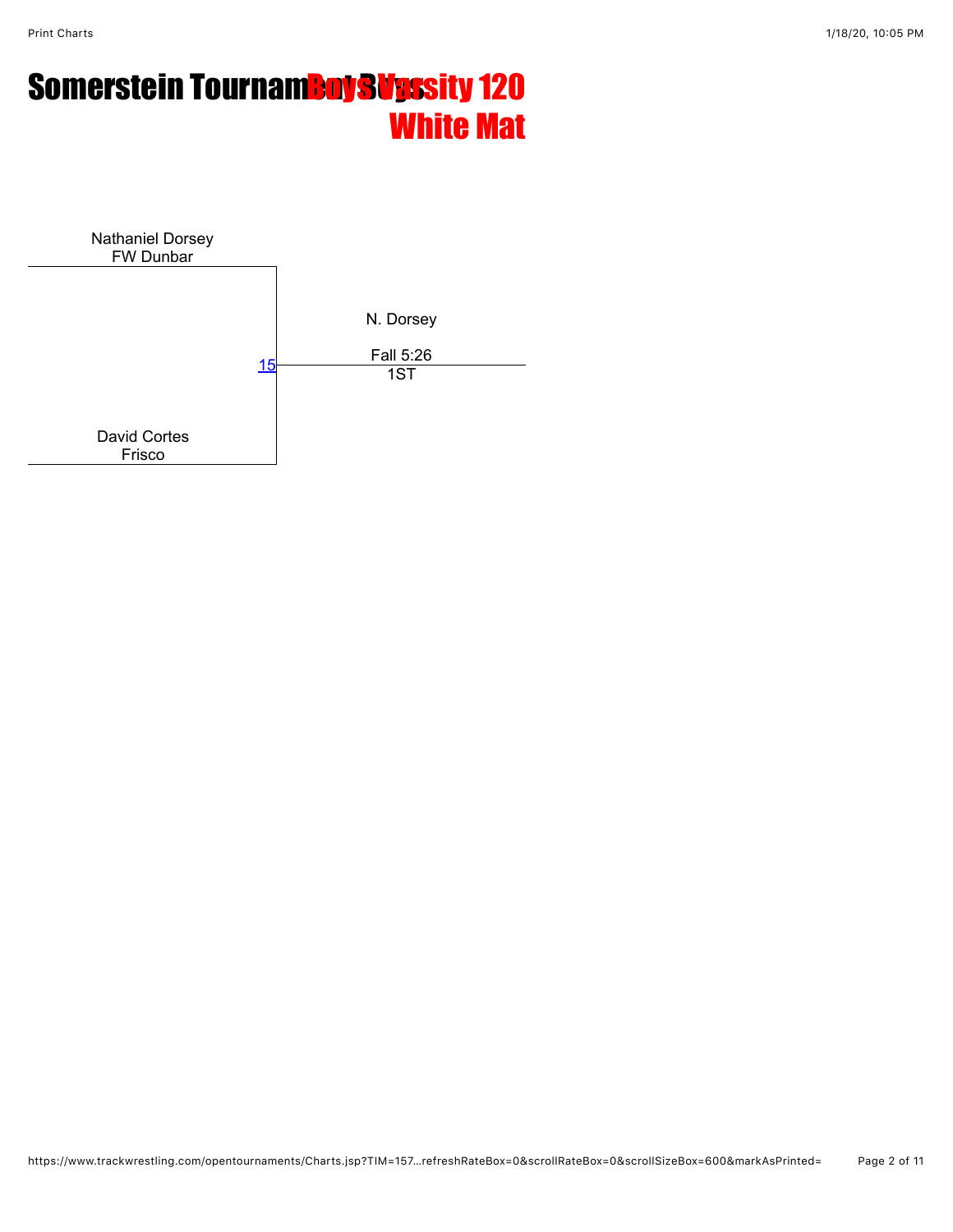

**4TH**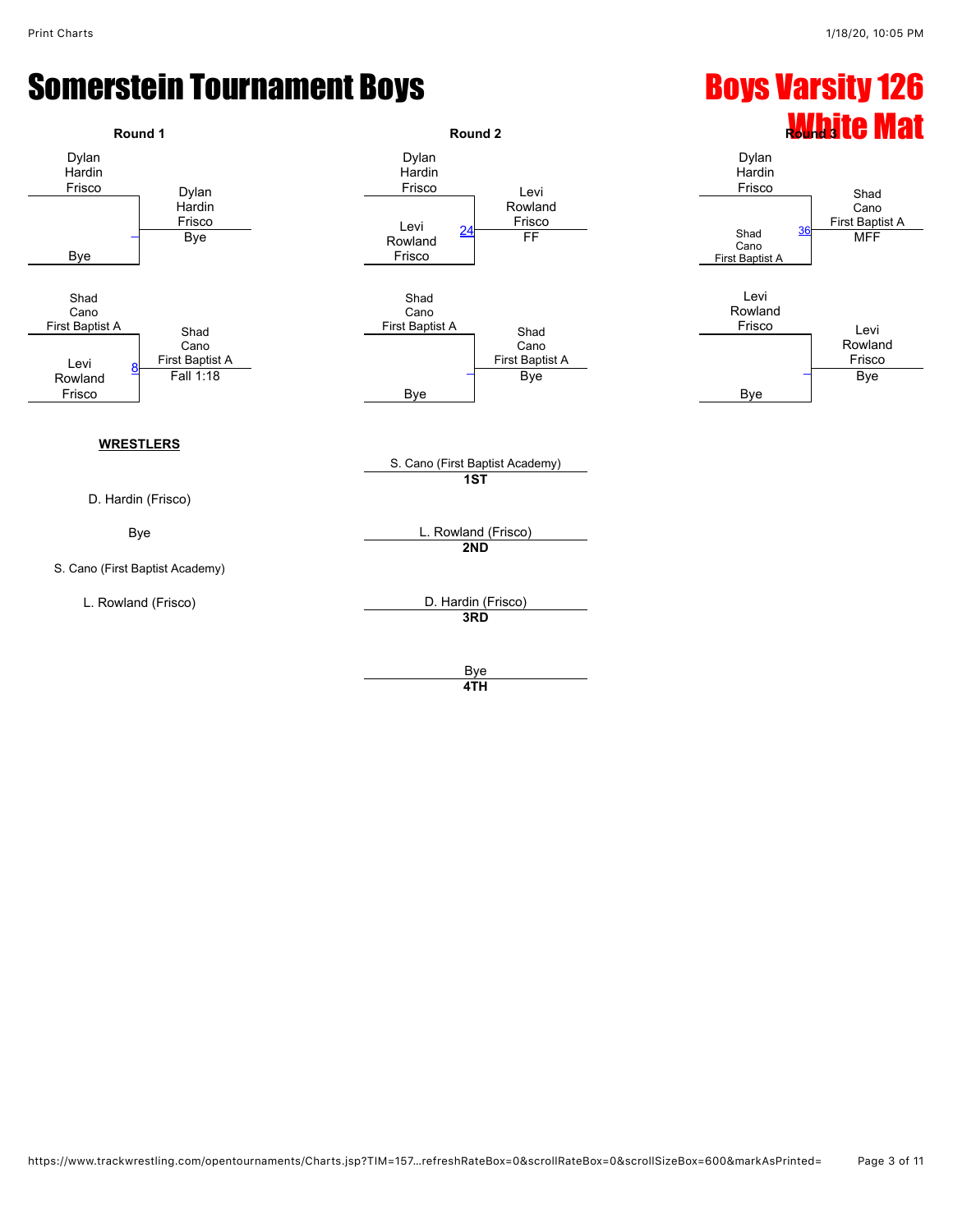

**4TH**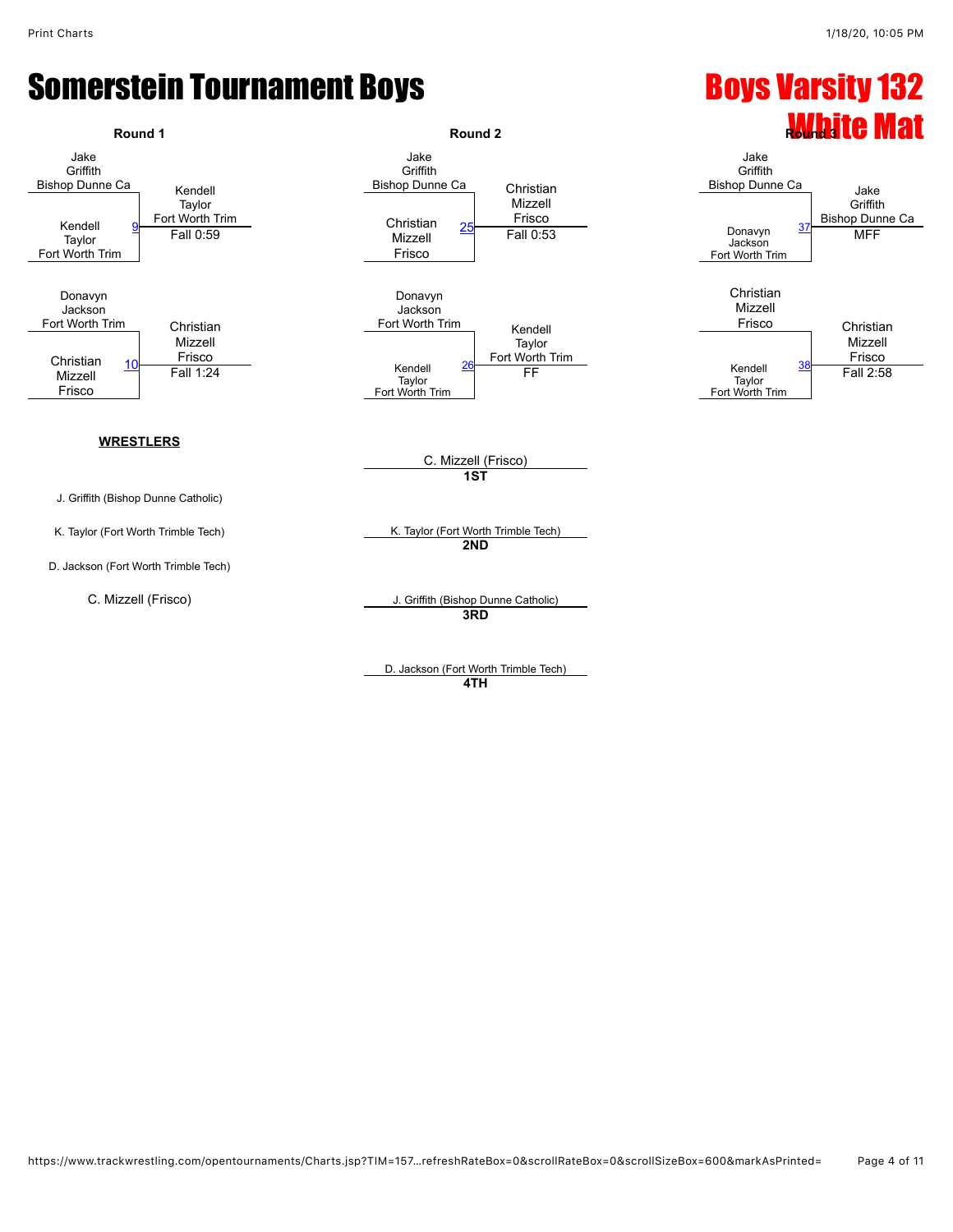## **Somerstein Tournam<mark>Boy Sups</mark>sity 138** White Mat

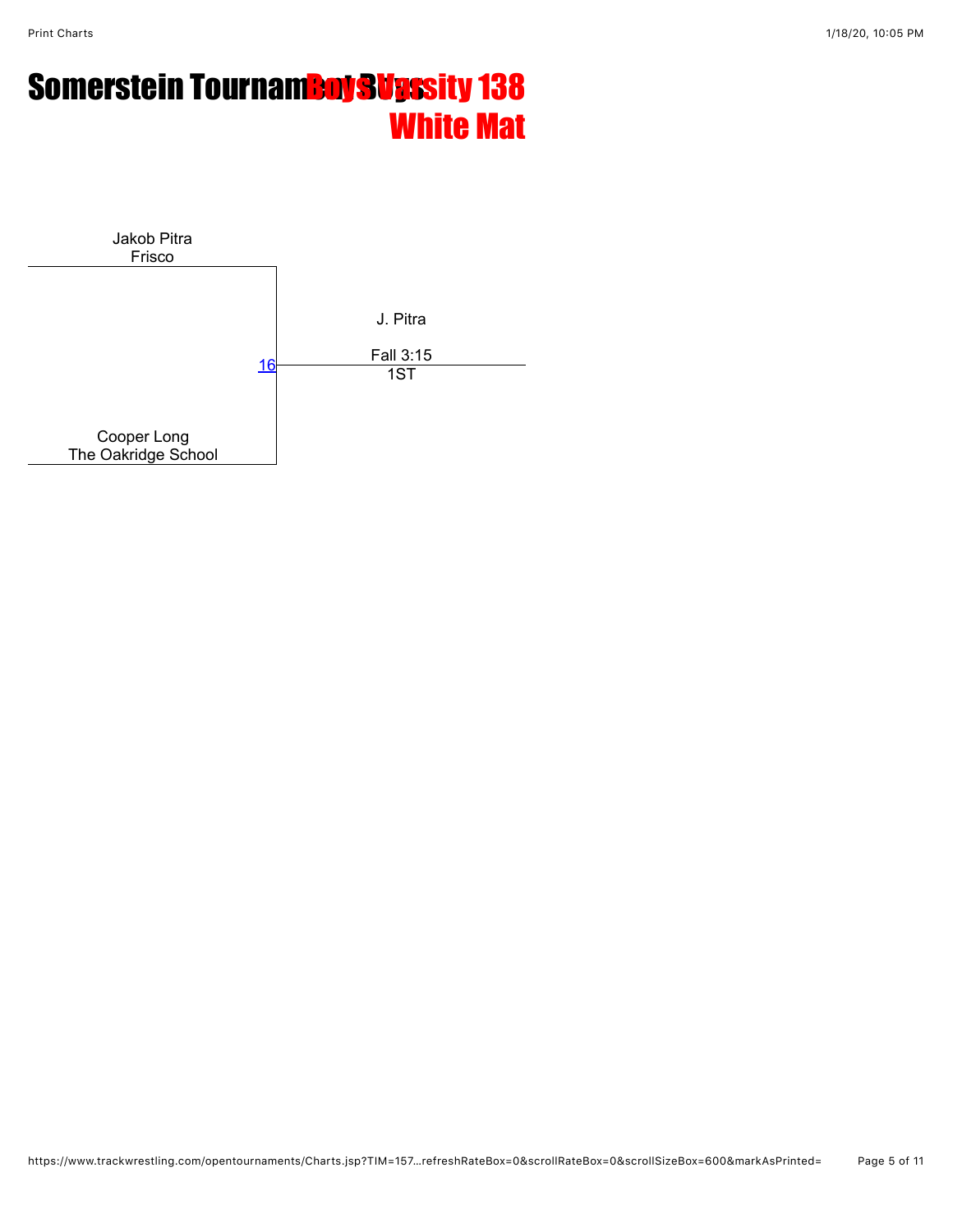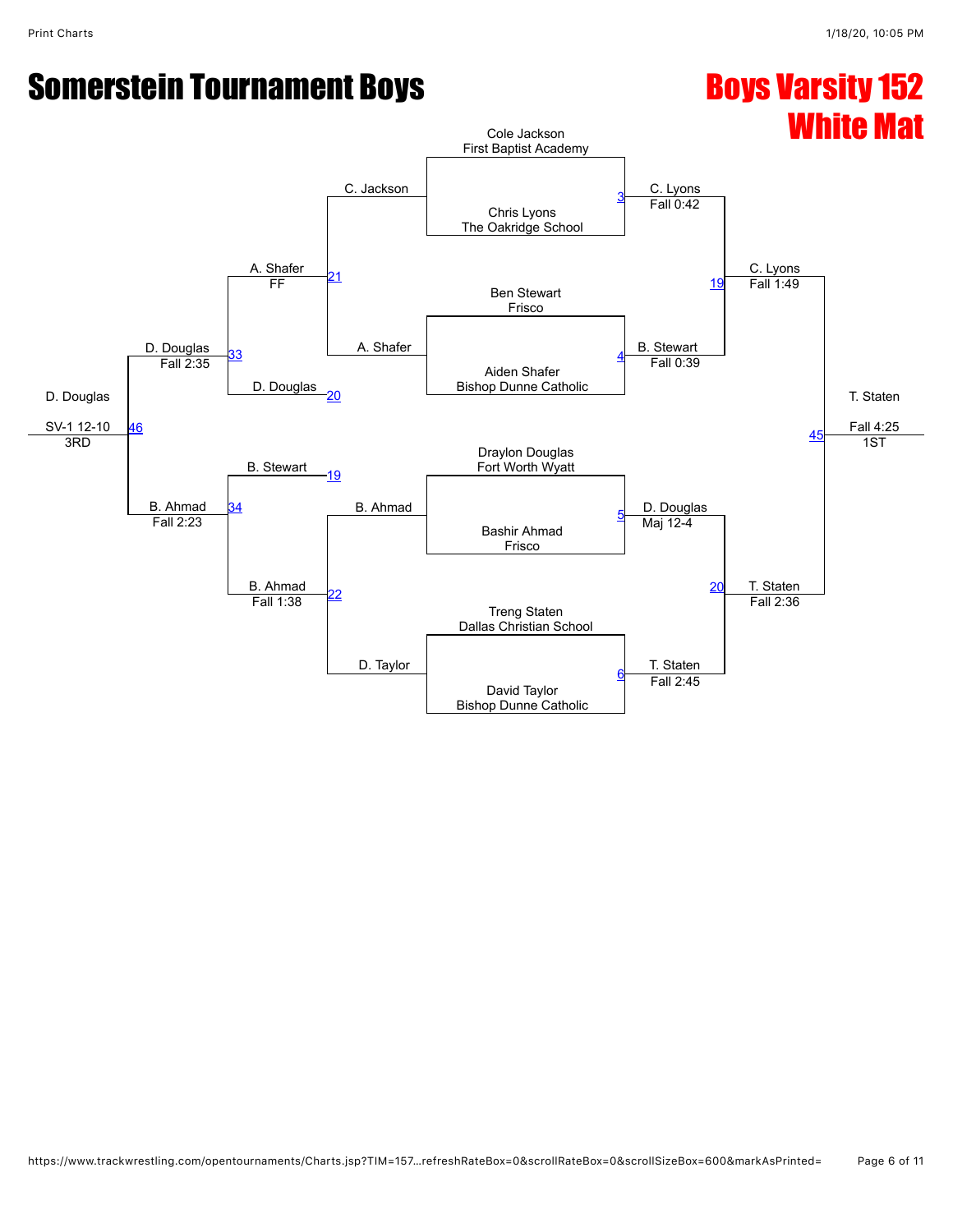

J. Daniels (First Baptist Academy) **4TH**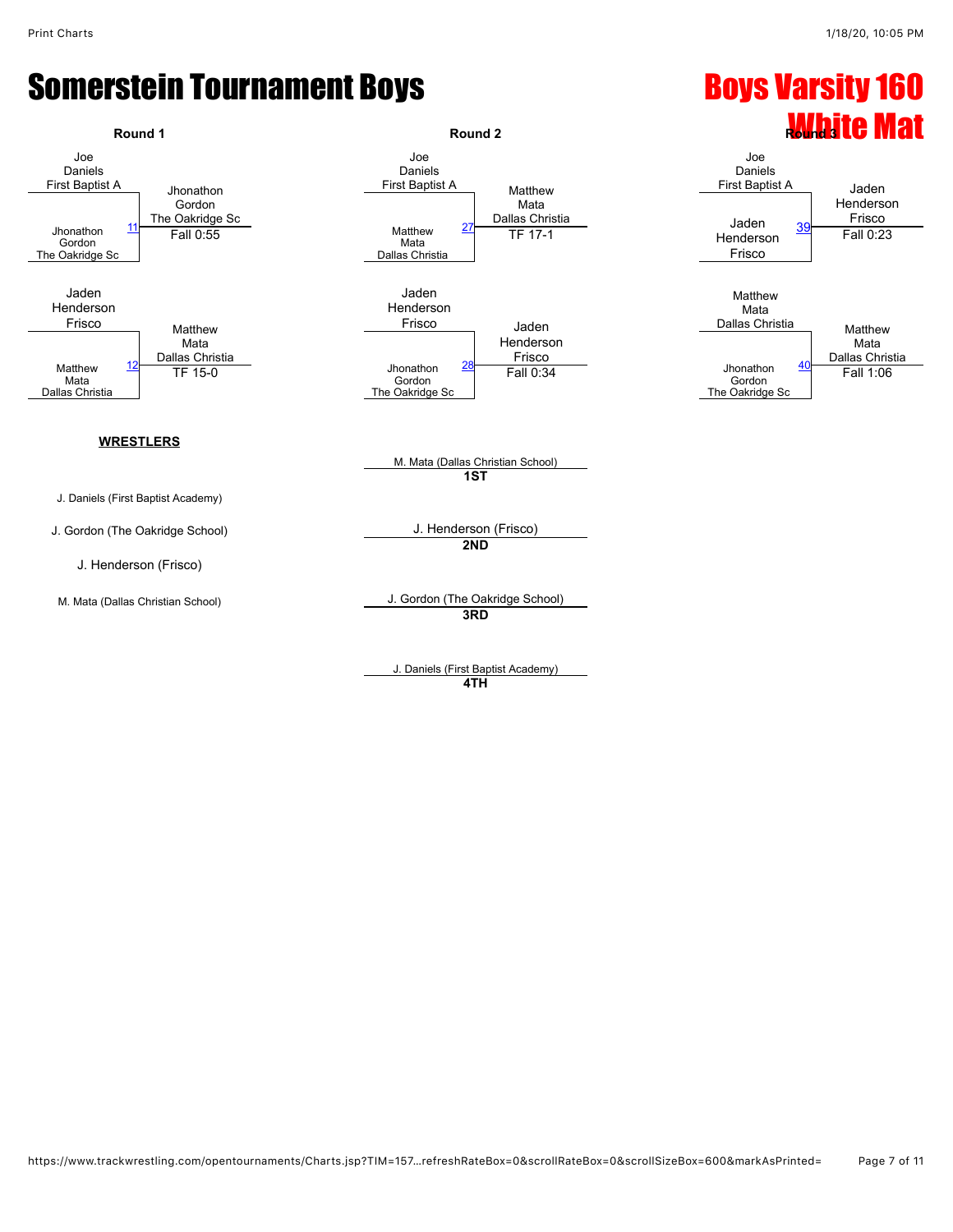### Somerstein Tournament Boys **Example 20 and Somerstein Tournament Boys** Somersity 170-182

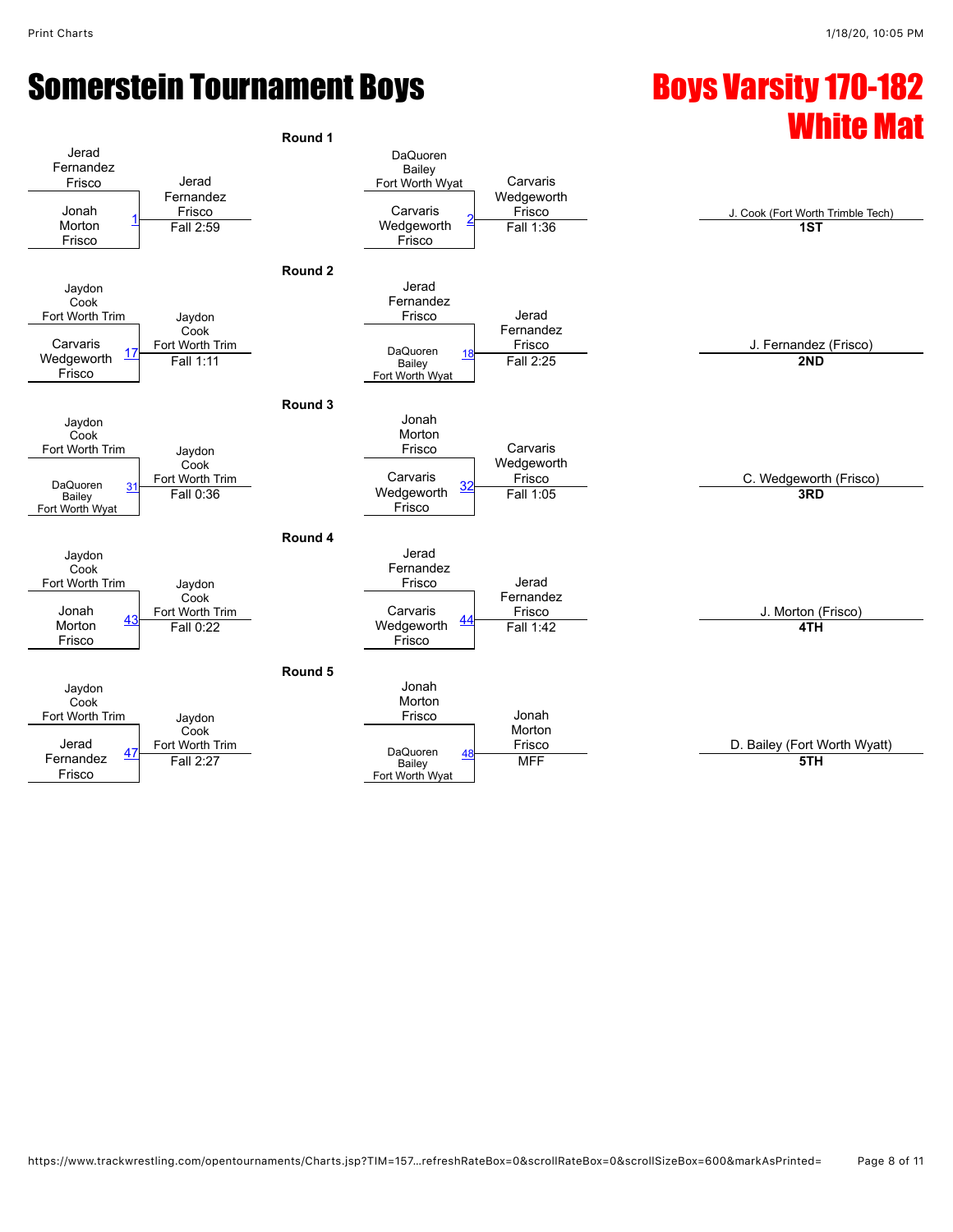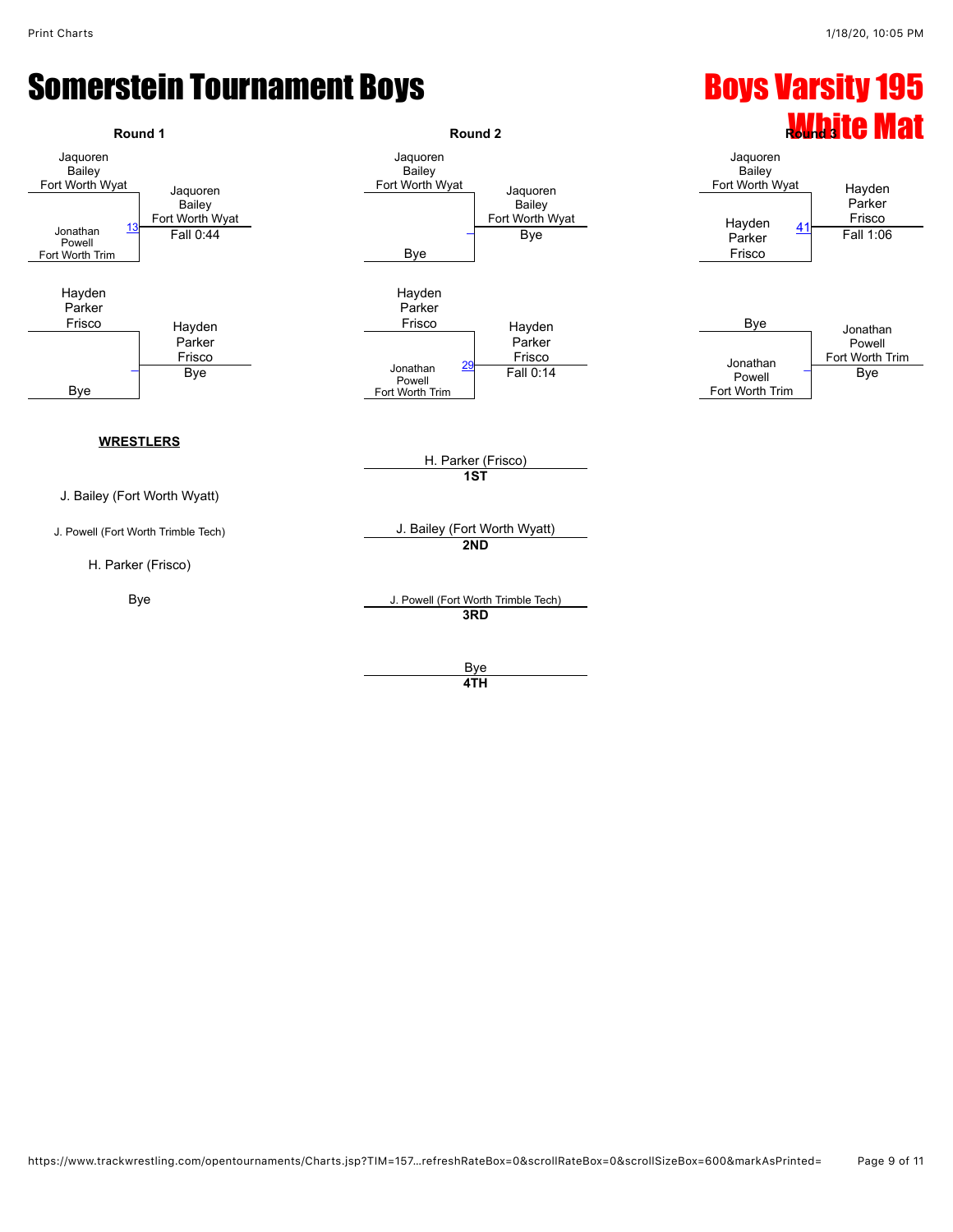#### Somerstein Tournament Boys **Example 220** Boys Varsity 220